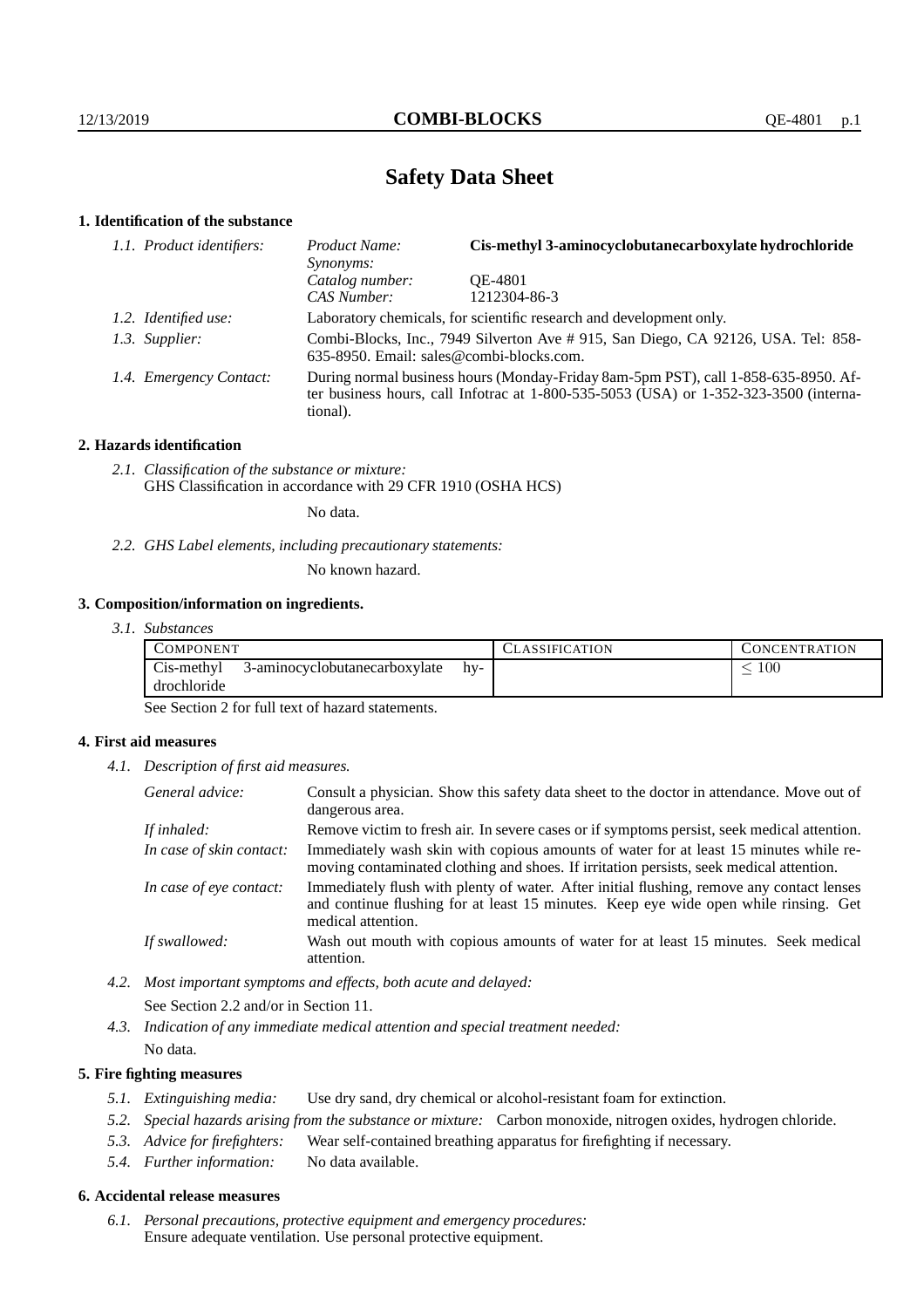| 6.2. Environmental precautions:                                                                                                                                                                                                                            |                                                                                                                                                                                                                                                                    |  |  |  |  |
|------------------------------------------------------------------------------------------------------------------------------------------------------------------------------------------------------------------------------------------------------------|--------------------------------------------------------------------------------------------------------------------------------------------------------------------------------------------------------------------------------------------------------------------|--|--|--|--|
| Should not be released into the environment. See Section 12 for additional ecological information.                                                                                                                                                         |                                                                                                                                                                                                                                                                    |  |  |  |  |
| 6.3. Methods and materials for containment and cleaning up:                                                                                                                                                                                                |                                                                                                                                                                                                                                                                    |  |  |  |  |
| Sweep up or vacuum up spillage and collect in suitable container for disposal.                                                                                                                                                                             |                                                                                                                                                                                                                                                                    |  |  |  |  |
| 6.4. Reference to other sections:                                                                                                                                                                                                                          |                                                                                                                                                                                                                                                                    |  |  |  |  |
|                                                                                                                                                                                                                                                            | Refer to protective measures listed in Sections 8 and 13.                                                                                                                                                                                                          |  |  |  |  |
| 7. Handling and storage                                                                                                                                                                                                                                    |                                                                                                                                                                                                                                                                    |  |  |  |  |
|                                                                                                                                                                                                                                                            | 7.1. Precautions for safe handling: Avoid contact with skin and eyes. Avoid inhalation of vapour or mist. Keep away<br>from sources of ignition - No smoking. Take measures to prevent the build up of electro-<br>static charge. For precautions see section 2.2. |  |  |  |  |
| 7.2. Conditions for safe storage, including any incompatibilities: Store refrigerated. Keep container tightly closed in<br>a dry and well-ventilated place. Containers which are opened must be carefully resealed<br>and kept upright to prevent leakage. |                                                                                                                                                                                                                                                                    |  |  |  |  |
| 7.3. Specific end use(s):                                                                                                                                                                                                                                  | Laboratory chemicals, for scientific research and development only.                                                                                                                                                                                                |  |  |  |  |
| 8. Exposure Controls / Personal protection                                                                                                                                                                                                                 |                                                                                                                                                                                                                                                                    |  |  |  |  |
| 8.1. Control parameters:                                                                                                                                                                                                                                   |                                                                                                                                                                                                                                                                    |  |  |  |  |
| Components with workplace control parameters: Contains no substances with occupational exposure limit values.                                                                                                                                              |                                                                                                                                                                                                                                                                    |  |  |  |  |
| 8.2. Exposure controls:                                                                                                                                                                                                                                    |                                                                                                                                                                                                                                                                    |  |  |  |  |
| Appropriate engineering controls: Ensure that eyewash stations and safety showers are close to the workstation<br>location. Ensure adequate ventilation, especially in confined areas.                                                                     |                                                                                                                                                                                                                                                                    |  |  |  |  |
| Personal protective equipment:                                                                                                                                                                                                                             |                                                                                                                                                                                                                                                                    |  |  |  |  |
| Eye/face protection:                                                                                                                                                                                                                                       | Wear appropriate protective eyeglasses or chemical safety goggles as described by OSHA's<br>eye and face protection regulations in 29 CFR 1910.133 or European Standard EN166.                                                                                     |  |  |  |  |
| Skin protection:                                                                                                                                                                                                                                           | Handle with gloves. Gloves must be inspected prior to use. Use proper glove removal<br>technique (without touching glove's outer surface) to avoid skin contact with this product                                                                                  |  |  |  |  |

### **8. Exposure Controls / Personal protection**

| Eye/face protection:               | Wear appropriate protective eyeglasses or chemical safety goggles as described by OSHA's<br>eye and face protection regulations in 29 CFR 1910.133 or European Standard EN166.                                                                                                                                         |  |  |
|------------------------------------|------------------------------------------------------------------------------------------------------------------------------------------------------------------------------------------------------------------------------------------------------------------------------------------------------------------------|--|--|
| Skin protection:                   | Handle with gloves. Gloves must be inspected prior to use. Use proper glove removal<br>technique (without touching glove's outer surface) to avoid skin contact with this product.<br>Dispose of contaminated gloves after use in accordance with applicable laws and good<br>laboratory practices. Wash and dry hands |  |  |
| <b>Body Protection:</b>            | Complete suit protecting against chemicals, Flame retardant antistatic protective clothing.<br>The type of protective equipment must be selected according to the concentration and<br>amount of the dangerous substance at the specific workplace.                                                                    |  |  |
| Respiratory protection:            |                                                                                                                                                                                                                                                                                                                        |  |  |
| Control of environmental exposure: | Prevent further leakage or spillage if safe to do so. Do not let product enter<br>drains.                                                                                                                                                                                                                              |  |  |

## **9. Physical and chemical properties**

*9.1. Information on basic physical and chemical properties*

| Appearance:                                   | Solid    |
|-----------------------------------------------|----------|
| Odour:                                        | No data  |
| Odour Threshold:                              | No data  |
| pH:                                           | No data  |
| Melting point/freezing point:                 | No date. |
| Initial boiling point and boiling range:      | No data  |
| Flash point:                                  | No data  |
| Evaporatoin rate:                             | No data  |
| Flammability (solid, gas):                    | No data  |
| Upper/lower flammability or explosive limits: | No data  |
| Vapour pressure:                              | No data  |
| Vapour density:                               | No data  |
| Relative density:                             | No data  |
| Water solubility:                             | No data  |
| Partition coefficient: n-octanol/water:       | No data  |
| Auto-ignition:                                | No data  |
| Decomposition temperature:                    | No data  |
| Viscosity:                                    | No data  |
| Explosive properties:                         | No data  |
| Oxidizing properties:                         | No data  |
|                                               |          |